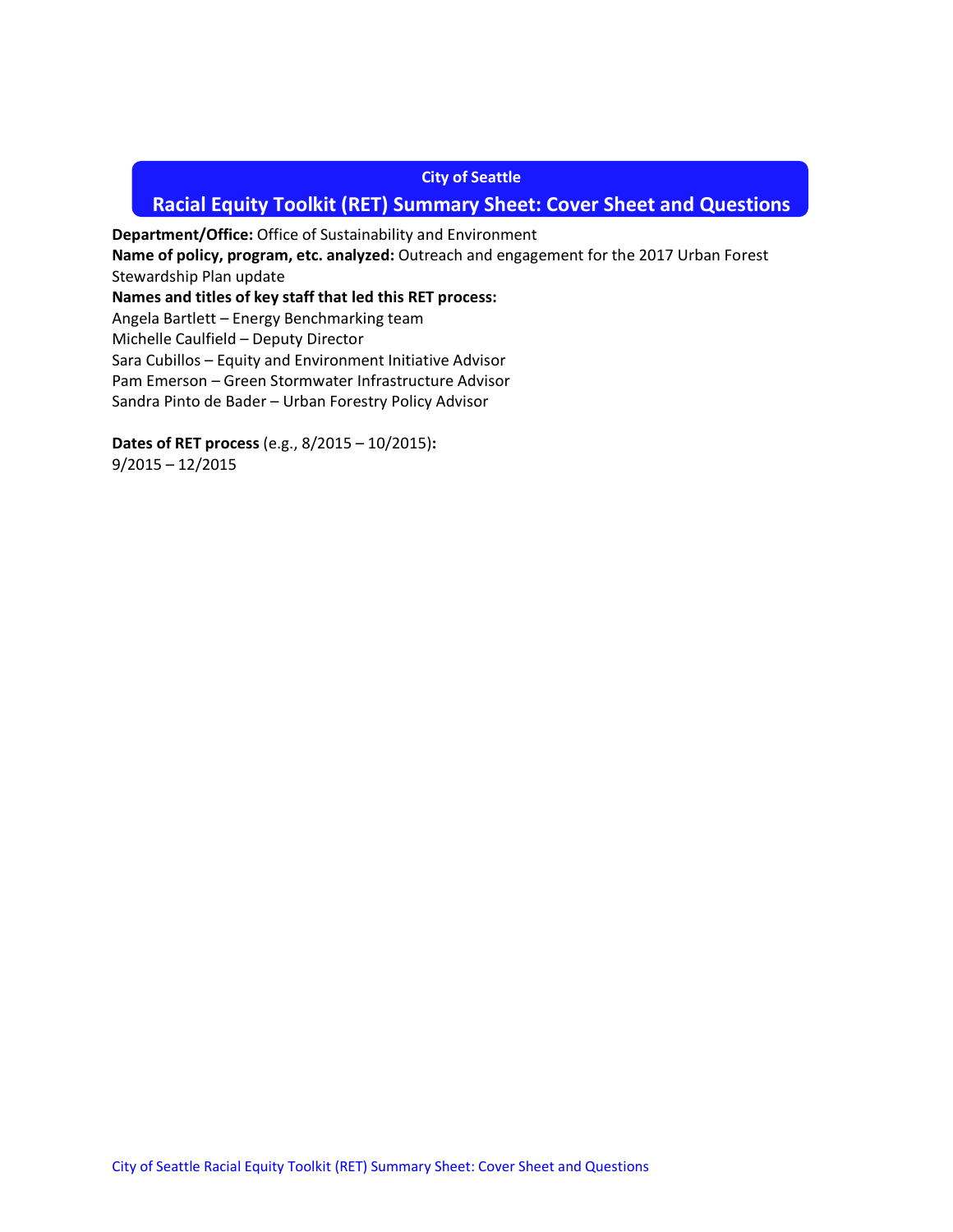## **1. List the racial equity outcome(s) that you set in Step 1 of the RET process.** *(Max 300 characters)*

• Intentionally engage people of color, immigrant, refugee, and low-income populations to participate in the Urban Forest Stewardship Plan (UFSP) update process, help shape policies, strategies, and actions in support of the urban forest.

#### *NOTE: The following are big-picture program outcomes we don't want to lose track of:*

- All residents have access to information about how trees benefit their lives as well as the tools and resources to support their efforts to take care of trees.
- Urban forest services and benefits are equitably distributed throughout Seattle.
- City of Seattle investments to plant and maintain 'public' trees are equitably distributed.
- WMBE businesses have the opportunity to participate in City-run maintenance/care associated with Seattle's urban forest.

## **2. Which stakeholders (groups and/or key individuals) did you engage in this RET? In what ways did you engage them?** *(Max 600 characters)*

An OSE interdisciplinary team representing urban forestry, green stormwater infrastructure, energy benchmarking and the Equity and Environment Initiative partnered up with the Seattle reLeaf Program Manager to work on this RET.

## **3. Please describe up to five key benefits and/or burdens for people of color of this policy, program, project, or other decision, which the RET process helped you to identify or confirm.** *(Max 300 characters each)*

#### **Benefits:**

- Improved air quality and associated respiratory outcomes
- Stress reduction and overall well-being
- Reduced heat island effect and associated heat-related illness
- Increased property value (benefiting property owners)
- Opportunity to create jobs and economic development related to tree maintenance and/or tree preservation

#### **Burdens:**

- Increased property value (impacting renters)
- Tree maintenance (leaf raking, watering, pruning)
- Competing uses: solar access, daylight access, perceived housing conflicts, garden space
- Risk of trees falling or limbs falling (risk of property damage and power outages)
- Sidewalk heaving (safety)

## **4. Please describe up to five key actions – things that you will do differently or begin to do now – of this policy, program, project, or other decision, which will increase opportunity and/or minimize harm for people of color.** *(Max 300 characters each)*

There wasn't a robust O/E process to gather input from target populations in the last UFSP update. Without inclusive O/E the City is not hearing from people of color, immigrant, refugee, and low-income populations and is creating policies that may not address the real needs of those communities.